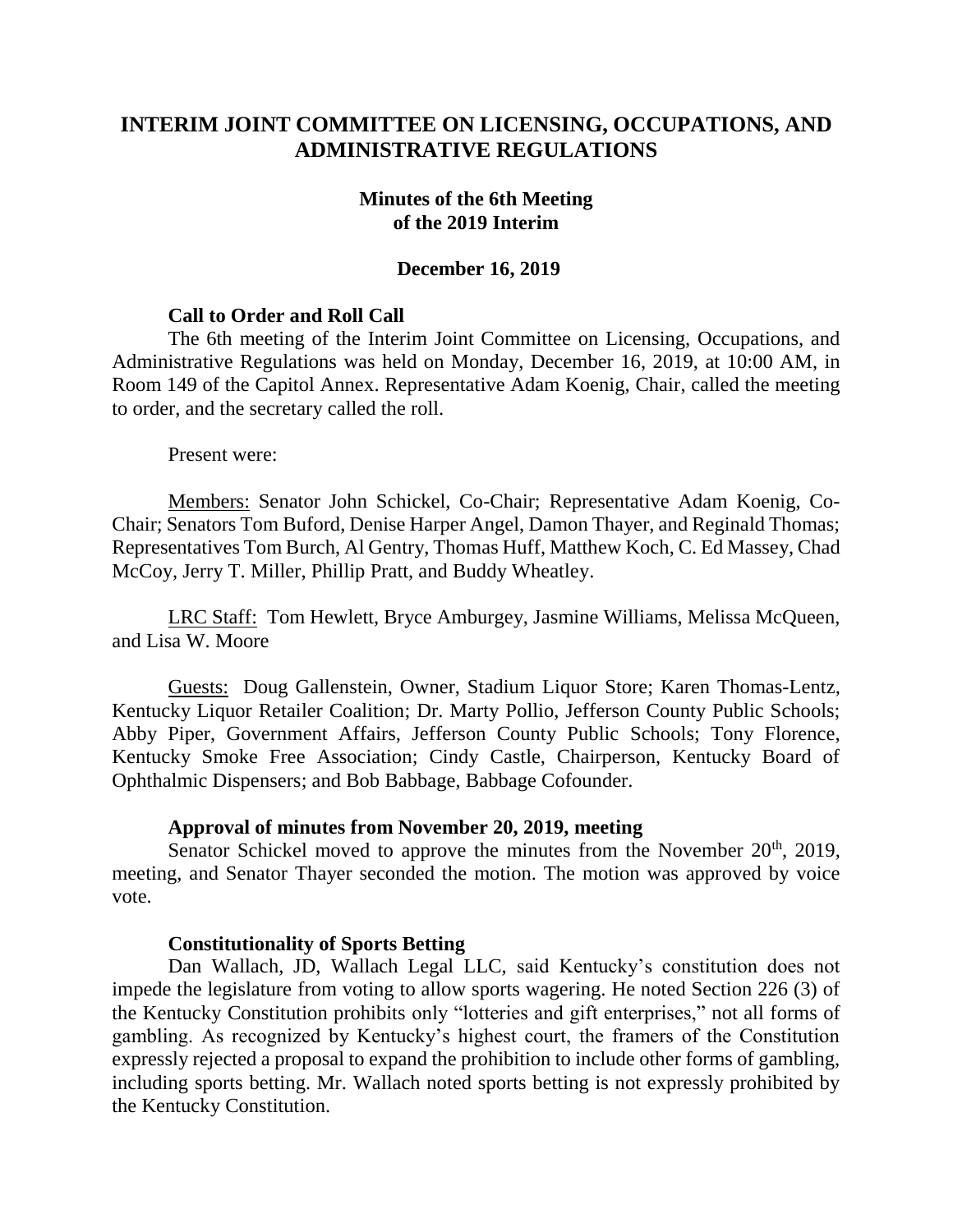Mr. Wallach said the term "lottery" is not defined in the Constitution. For guidance, he researched the debates surrounding the Constitutional Convention of 1890 for evidence of the framers' intent. In 1892, Delegate John Thompson Funk proposed to add an amendment that would include all forms of gaming, however, the delegate voted the amendment down 52-38. He said it is clear that this debate was settled 130 years ago and the proceedings and debates in the Constitutional Convention are proof that lotteries do not include sports betting.

Mr. Wallach said the Court of Appeals concluded in *Kentucky Jockey Club* that gaming, betting, and lotteries are separate and distinct things in law and fact, and have been recognized consistently as calling for different treatment and varying penalties. Although more than 85 years have passed since the *Kentucky Jockey Club* opinion was entered, it still provides the most thoughtful and relevant analysis of the questions at hand. It is clear by the debate surrounding the Constitutional Conventions of 1890, the relevant Kentucky case law (including the *Kentucky Jockey Club* decision, and advisory opinions from the state's attorney general), the following constitutional conclusions can be drawn: 1) the term "lotteries," as used in Section 226, is "separate and distinct" form other forms of gambling, including sports betting and pari-mutuel betting on horse races; 2) the constitutional prohibition on "lotteries" is to be read narrowly; 3) the object of Section 226 was simply to prohibit the sale of "lottery licenses," and not reach "other forms of gambling," for which there were already statutory prohibitions on the books; 4) other forms of gambling were intentionally excluded from this prohibition; 5) the framers of the Constitution even considered a proposed amendment that would have expanded the reach of Section 226 to include sports betting, but rejected it; 6) hence, there is no constitutional barrier to the legalization of sports betting; and 7) the legislature is free to legalize sports betting through the enactment of a statutory regime.

Mr. Wallach said sports betting is not a constitutionally-prohibited lottery because lotteries are games of chance, whereas wagering on sports requires a substantial amount of skill to be successful. While Kentucky's Constitution distinguishes lotteries from other forms of gambling, the Constitution itself does not define the term "lottery." Kentucky courts have described a lottery as "a species of gambling," defining it as a "scheme for the distribution of prizes or things of value purely by lot or chance among persons we have agreed to pay consideration for the chance to share in the distribution."

By contrast, wagering on sporting events is widely considered to be a contest of skill, requiring substantial skill and knowledge to succeed. In other words, it is the antithesis of a random-chance lottery. This is amply supported by a number of state attorney general opinions including Michigan, New York, Colorado, Tennessee, and West Virginia. It is notable that of the 19 states that legalized sports betting since the fall of the Professional and Amateur Sports Protection Act of 1992, at least eight have constitutional bans against lotteries. Yet, there has not been a single challenge made to any of these state

Committee meeting materials may be accessed online at https://apps.legislature.ky.gov/CommitteeDocuments/50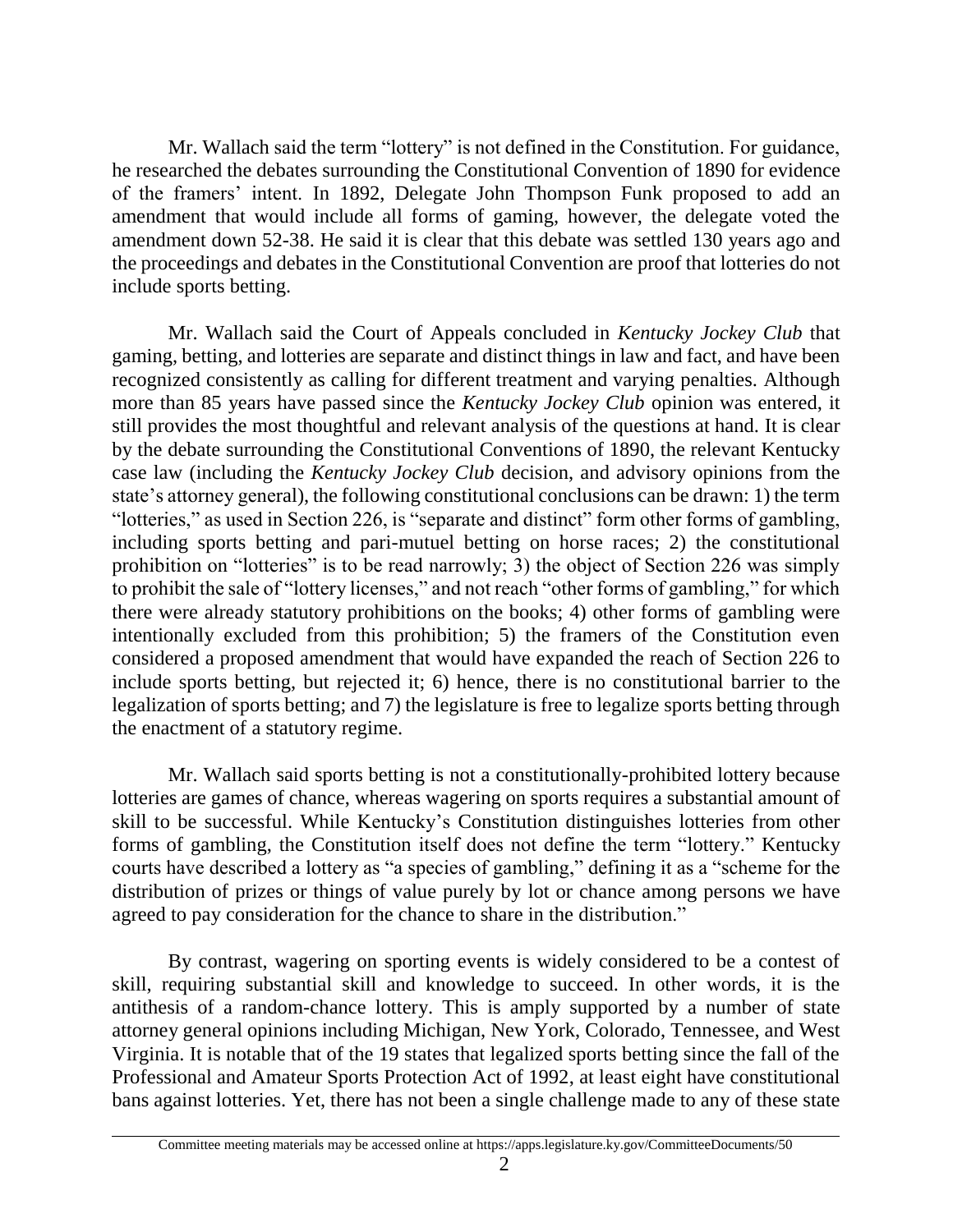laws on the basis that their state-authorized sports wagering systems are somehow in violation of their state's constitutional ban on lotteries. Nor can there be. Such an assertion would be belied by the clear distinction between "skill-dominant" sports wagering and "random-chance" lotteries, and by the opinions of multiple state attorney generals.

Mr. Wallach said federal law also recognizes the distinction between sports betting and a lottery. Several federal statutes exclude sports wagering from the definition of a "lottery", and federal law authorities have asserted that wagering on sporting events requires a substantial amount of skill. Finally, because of the obvious similarity between betting on horse racing and betting on sports, it is helpful to look at various cases involving horse racing. He noted the outcome was the same. As explained by Tennessee's attorney general: Courts have generally reasoned that chance does not control the outcome of horse races because the skill of the jockey and the condition, speed, and endurance of the jockey's horse are all factors that affect the results of the race. Moreover, bettors on horse races have sources of information that they may review before placing their bets. This information includes not only data on the actual race, but also previous records on the past performance of the jockeys and the horses. These sources allow the bettor to exercise his judgment and discretion in determining the horse on which to bet. Thus, courts generally reason that chance does not predominate. Even betting on dogs, commonly referred to as greyhound racing, entails a significant degree of skill.

Mr. Wallach's view, based on the wide spectrum of federal and state sources of law, is that the legislature is free to enact legislation authorizing, licensing, and regulating sports wagering in the Commonwealth of Kentucky without running afoul of the constitutional ban against "lotteries". He does not see how any reasonable decision maker or court could conclude that legal sports wagering as contemplated by this committee constitutes forbidden "lottery" under Section 226 of the Kentucky Constitution.

Responding to a question from Representative Wheatley, Mr. Wallach said no one is suggesting that sports betting is a gift enterprise, and is happy to expand his memorandum to address the issue. He was focused on the lottery prohibition and has seen no evidence that gift enterprises were a concern.

Senator Thayer said this a mic drop moment and thanked him for his compelling testimony. He also thanked the co-chairs for fully vetting the issue of sports begging multiple times before the committee during the interim. This testimony has debunked the notion of a constitutional amendment being needing to legalize sports betting so the opponents will need to find a new excuse to oppose. Lotteries and casinos are clearly games of chance, while horse racing and sports wagering are games of skill, and there is a clear distinction between the two. Mr. Wallach responded that the official report of the proceedings and debates of the Constitutional Convention of 1890 is the mic drop.

# **Consideration of Referred Administrative Regulations**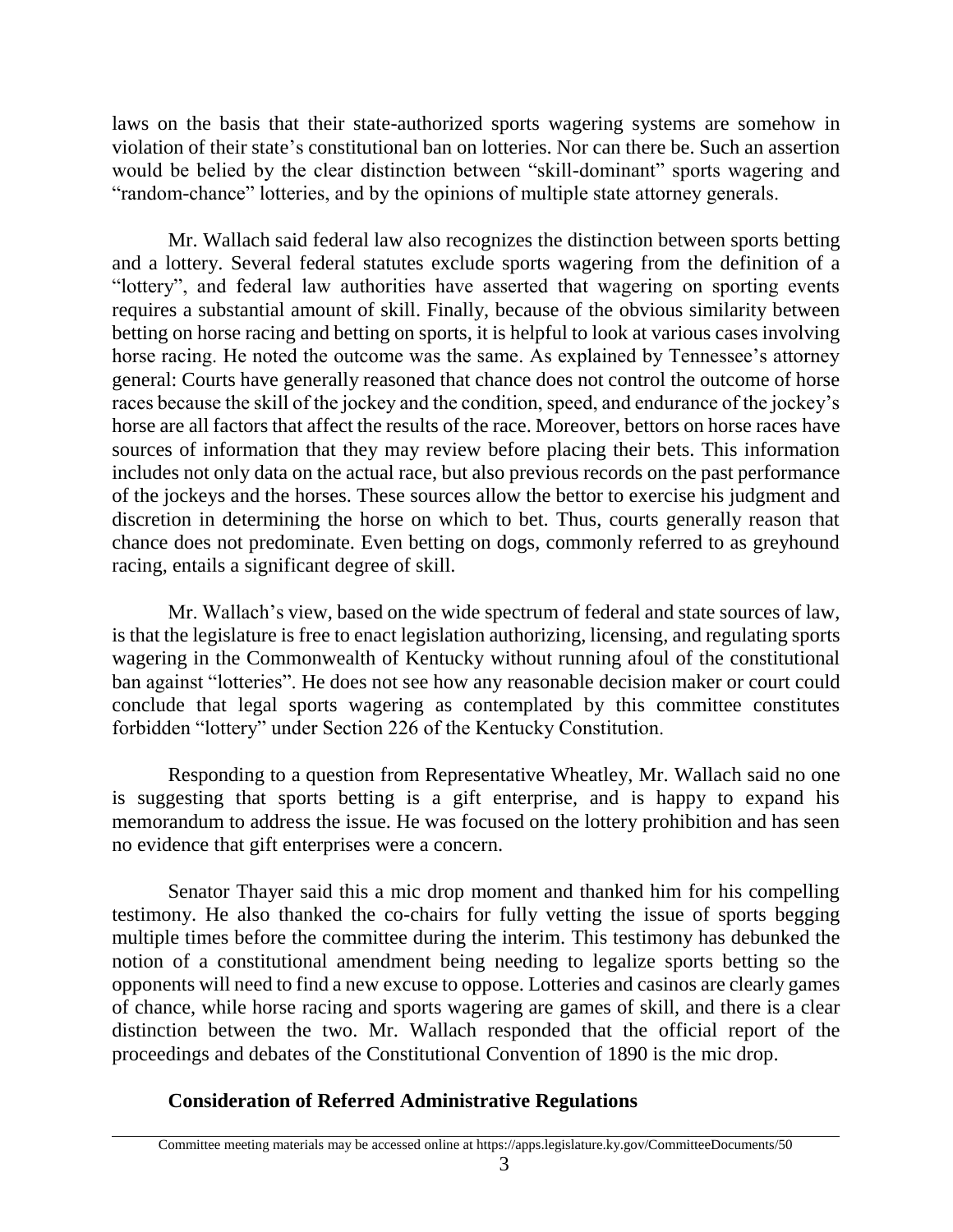Lois Ann Disponett, Chair, Kentucky Real Estate Commission, H.E. Corder II, Executive Director, Kentucky Real Estate Authority, and Marc Manley, General Counsel, Kentucky Real Estate Real Authority, represented the agency to review the administrative regulations: 201 KAR 11:002; 201 KAR 11:011, 201 KAR 011:105; 201 KAR 011:121; 201 KAR 011:170; 201 KAR 011:190; 201 KAR 011:210; 201 KAR 011:220 and 201 KAR 011;461.

Mr. Manley explained the background summary for 201 KAR 11.121. Responding to Senator Schickel, Mr. Corder said all affected entities, including the Kentucky Realtors' Association, were in agreement on the amendment. Responding to Senator Buford, Mr. Manley said there are no fee increases in the amendments to the regulations. The process is changing to a two- year renewal so it appears as the initial cost is more, but it is actually the same per year. The change to a two-year renewal also reduces administrative costs. Representative Burch motioned to approve the agency amendment to 201 KAR 11:121 and Senator Schickel seconded the motion. Motion carried by voice vote. There were no objections.

Mr. Manley explained the background summary for 201 KAR 11:210. Senator Schickel motioned to approve the agency amendment to 201 KAR 11:210 and Representative Burch seconded the motion. Motion carried by voice vote. Senator Schickel motioned to approve the committee amendment to 201 KAR 11:210 and Representative Burch seconded the motion. With no objections, the motion passed by voice vote.

#### **Kentucky Guild of Brewers**

Adam Watson, Government Affairs Chair, Kentucky Guild of Brewers, said the craft brewing industry is experiencing growth in Kentucky. The General Assembly has been instrumental in clearing the path for success. The industry needs continued support to modernize and advance laws, improve tax structures, and avoid the dangerous temptation to leave things the way they have always been.

Mr. Watson said the craft brewing industry is concerned with several key issues both nationally, and in Kentucky. They include: transparency; brewery direct to consumer sales (shipping and limited self-distribution for small brewers); franchise reform; excise tax and tax reform; tariffs and trade; underage drinking and responsible consumption; preservation of existing privileges; independent distribution systems; access to materials; water quality; modernization of state's alcohol laws; and threats to the ability to be competitive.

Mr. Watson discussed sales tax on manufacturing and industrial equipment with the Department of Revenue. This issue also impacts Kentucky's distilleries and small farm wineries. They have all agreed in principle with Department of Revenue on developing language to address these concerns.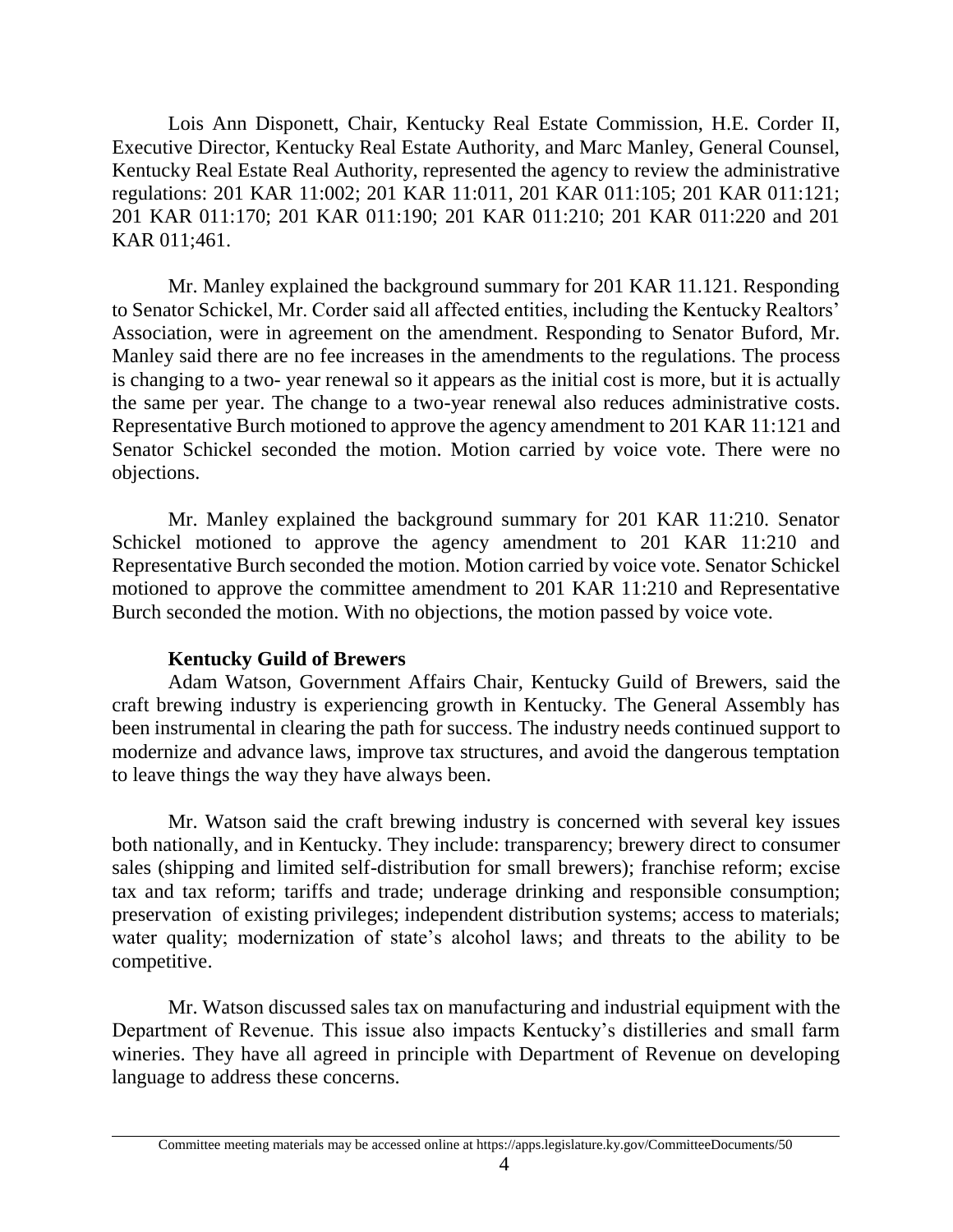Mr. Watson discussed self-distribution so microbreweries would have privileges similar to those being sought by small farm wineries. He noted this legislative change would enable better service to markets, meet customer demands, and relieve distribution partners of the most demanding and least profitable delivery tasks. A microbrewery could deliver a limited amount of its annual production directly to retail partners. This limited amount would allow the very smallest brewers to survive and grow to the point that the services of a distributor would become necessary and will allow distributors to focus on brands that are large enough to actually be profitable for them. It would allow more advanced microbreweries to hotshot or provide rapid delivery of a small amount of product directly to a single retailer who has found their stock insufficient for demands, which usually occurs on nights and weekends. He stressed they are not seeking full selfdistribution to retail accounts.

Finally, craft breweries would like to establish contract equality between microbrewers and distributors. Currently, it is the only alcohol sector in Kentucky for which there is no true freedom of contract. Instead a Kentucky statute dictates many of the terms of the private contract between the microbreweries and the distributors, both private entities. The statute was written before the Guild existed, and before there were microbreweries across the Commonwealth. They are only seeking changes to the existing language so that the terms, rights, and responsibilities are equally applied to both parties: brewers and beer distributors. As private companies, it is believed that they can freely negotiate the terms of the relationship in a contract. The part of the contract that is determined by statute should equally apply to both parties.

## **BR 468 AN ACT relating to vapor products**

Jerry Miller, State Representative, said this bill is not a complete ban on vaping products. It does not make it more difficult or expensive for those using e-cigarette and vapor products to get off tobacco cigarettes. Tobacco flavored vapor products may still be sold at every outlet now legally able to sell these product. The bill seeks to regulate the sale of a product that is being abused by underage users. A ban on flavors could drive those seeking them into the black market, which has been the source of critically acute health issues.

Representative Miller said the bill requires retail sales of vapor enhanced products, or flavored products, to be limited to stores where only those 18 years of age and older are allowed. Stores must also be registered with the Department of ABC. It bans online and catalog sales of vapor liquids and Juul pods. It administers fines and other penalties to minors not in compliance, and violations by a retailer or manufacturer may result in loss of license.

Dr. Marty Pollio, Superintendent, Jefferson County Public Schools, said since 2014, there has been a reduction of smoking among teenagers. Pre-teens and teens have access and have turned to vaping products instead of tobacco, however they are getting addicted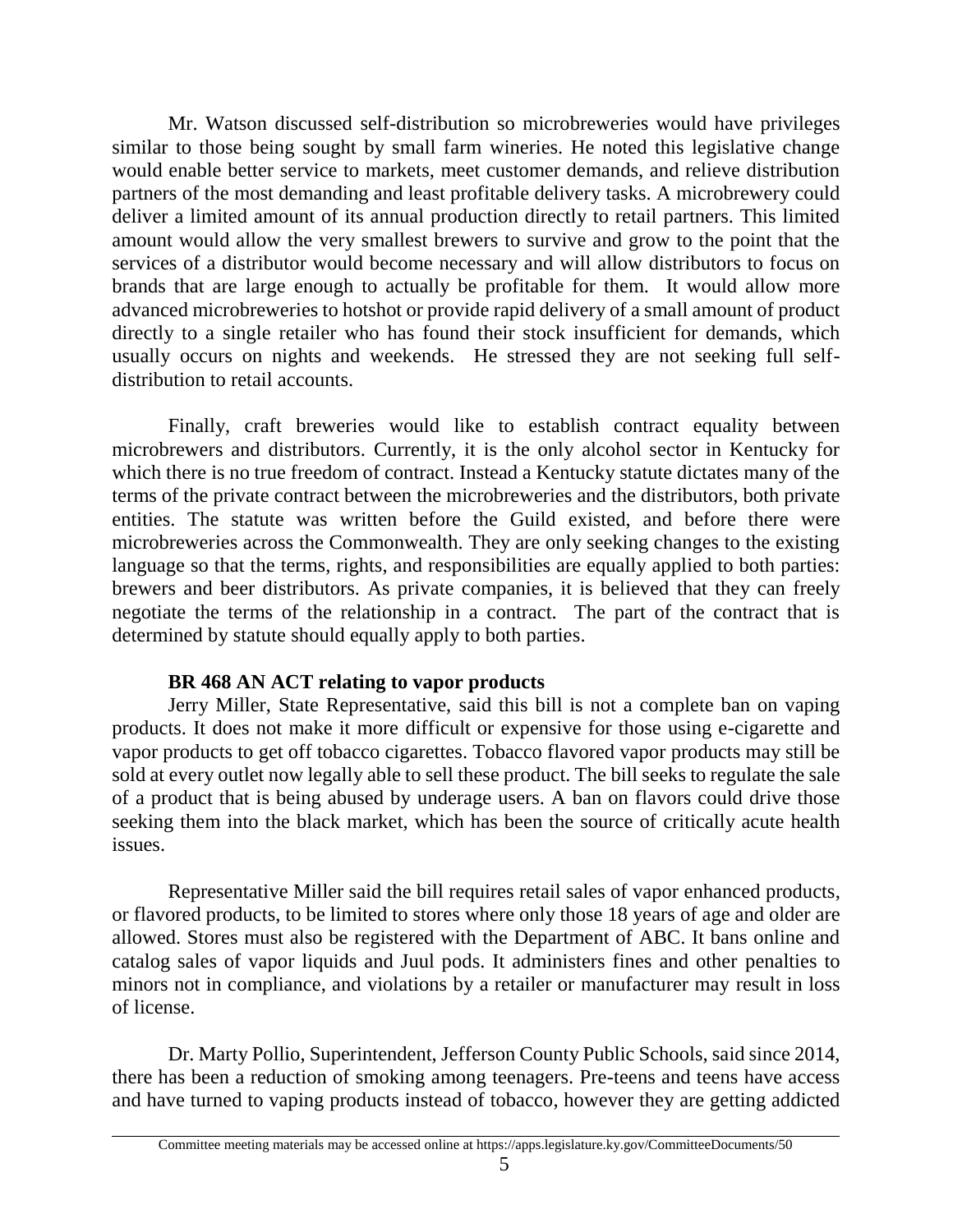to the high levels of nicotine in the e-cigarettes. Juul has been marketing to teenagers, and it targets all students in public and private schools in rural and urban areas. Dr. Pollio supports BR 468 and encouraged its passage in the 2020 Regular Session of the General Assembly.

Tony Florence, Kentucky Smoke Free Association, represents the mom and pop shops and supports the bill. He said there are 5,000,000 children vaping, and 3,000,000 use Juul products. He emphasized that access needs to be limited, and 86 percent of complaints lodged were against convenient stores, not the vape stores. The product needs to be sold in the appropriate venue and it would reduce the access issues to minors. He said 22 percent like flavored vapors, and he believe it is not a flavor problem, but a Juul problem.

Representative Miller noted that this bill moves flavored vapes to age appropriate, adult only stores that are registered with the ABC. He said it also bans catalog and on-line orders, and identifies bulk orders that can end up in our middle and high schools.

Responding to a question from Senator Thomas, Dr. Pollio said Jefferson County Public Schools has joined the lawsuit in coordination with Fayette County Schools against Juul. Jessamine County schools has also joined the lawsuit.

Representative Wheatley has filed a vaping bill that is similar to BR 468 and it bans all flavors. He said research shows 97 percent of pre-teens and teenagers used flavored vapes, which is equivalent to 10,000 middle school students in Kentucky. He is hopeful all four bills related to vaping have a chance for passage in the 2020 General Assembly Regular Session.

## **Sampling and Rebate Coupons for Malt Beverages**

Scott Corbitt, Regional Vice President for State Affairs, Anheuser-Busch, said they are asking the General Assembly to allow in-state and out-of-state breweries, and microbreweries, the same privileges regarding sampling and couponing that wine and spirits have in the state of Kentucky. He said they have worked with the malt beverage distributor associations and the guild of brewers on the language for the bill, and all parties are supportive of passage in the 2020 General Assembly Regular Session.

Chairman Koenig said he supports parity among all the alcohol industry. He said there will be a bill addressing sampling and rebate coupons for malt beverages, as well as addressing the one-year limitation for a private entity or corporation before they can have alcohol sales issue.

# **Opticians' Association of Kentucky**

Representative Walker Thomas said there are two bill drafts relating to ophthalmic dispensers. He said they are looking to increase their fees as budgets are getting very tight. Mr. Curt Duff, Executive Director, Optician Association of Kentucky, said the reason for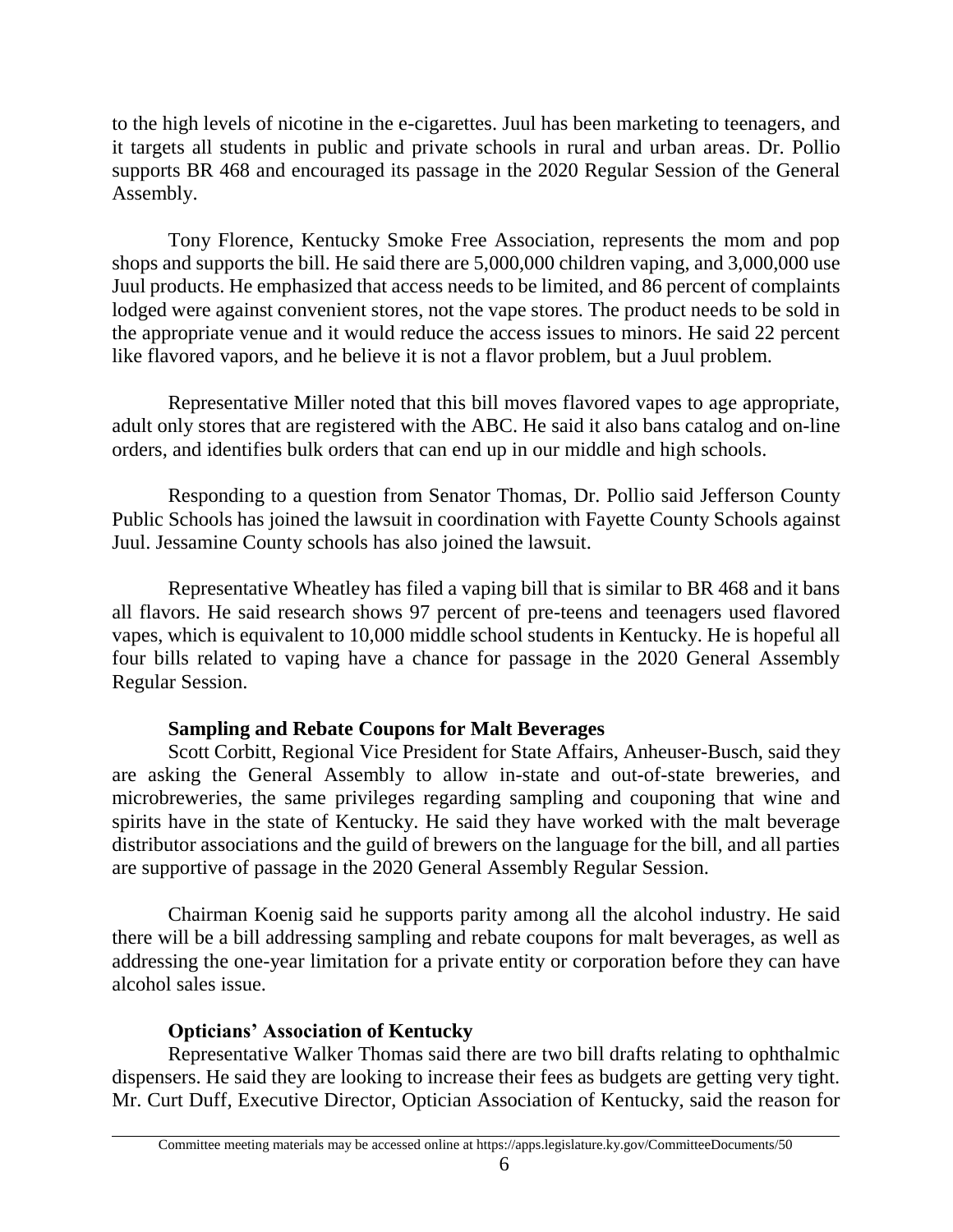the licensing fee increase from \$75.00 to \$150.00 is to cover a cost increase from \$35,000 to \$68,000 imposed by the Department of Licensing on the board. Mr. Duff said they will have no money by June 2021 if they are not allowed to increase their fees.

Chairman Koenig said there is a prefiled bill that raises opticians' licensing fees from \$75.00 to \$150.00 and keeps it in statute. He said they are also open to allowing it to be in regulation. Representative Thomas said they are looking for guidance as to which way the committee would like them to proceed and they will adjust accordingly.

## **Therapeutic Massage of Animals**

Representative Matthew Koch said the veterinary board asked to look into this issue. A new board is not being created and it should reduce barriers to work, however, they are open to critique and suggestions from all parties involved to produce a bill that is favorable for passage. He said equine massage is growing and is a major part of caring for the animals.

Ms. Denise Logsdon, MS, LMT, AMTA-KY, Government Relations Committee Member, said the vet board did not want to oversee a license for animal massage therapy. They are trying to work together to remove barriers for someone to become an animal massage therapist without being a human massage therapist. Ann Boone, LMT, AMTA-KY, Government Relations Chair, thanked Representative Koch for sponsoring the legislation. Senator Schickel urged them to continue reaching out to the veterinary board to iron out the issues before session.

## **Professional Licensure of Veterans**

Steven Bullard, Executive Director, Kentucky Commission on Military Affairs, said they are working very closely with the Council on State Governments to make life better for Kentucky's military families. Zach Morgan, Executive Assistant, Kentucky Commission on Military Affairs, is a military veteran, but also a former military spouse. Military spouse unemployment is around 24 percent, and spouse underemployment is a major problem for the military as well. This is such a problem, the Pentagon is indicating it has become a natural security issue because it divides the attention of military families. Military families move every two to three years, and obtaining a new license in each state is a preposterous requirement, especially when some license process can take two years to complete. Kentucky has already joined several multi-state compacts for industry-specific reciprocity, and should seek to join others as they come available.

Mr. Morgan said they are asking the Legislative Research Commission (LRC) to require annual reports from all of the boards, and compile a report for legislators. This requirement will establish a baseline of clear information on the whole licensing environment in Kentucky. This information would be collected by the LRC and at the fingertips of legislators. The intention is not to create burdensome paperwork, but to establish clear information from which the legislators can make decisions about licensing,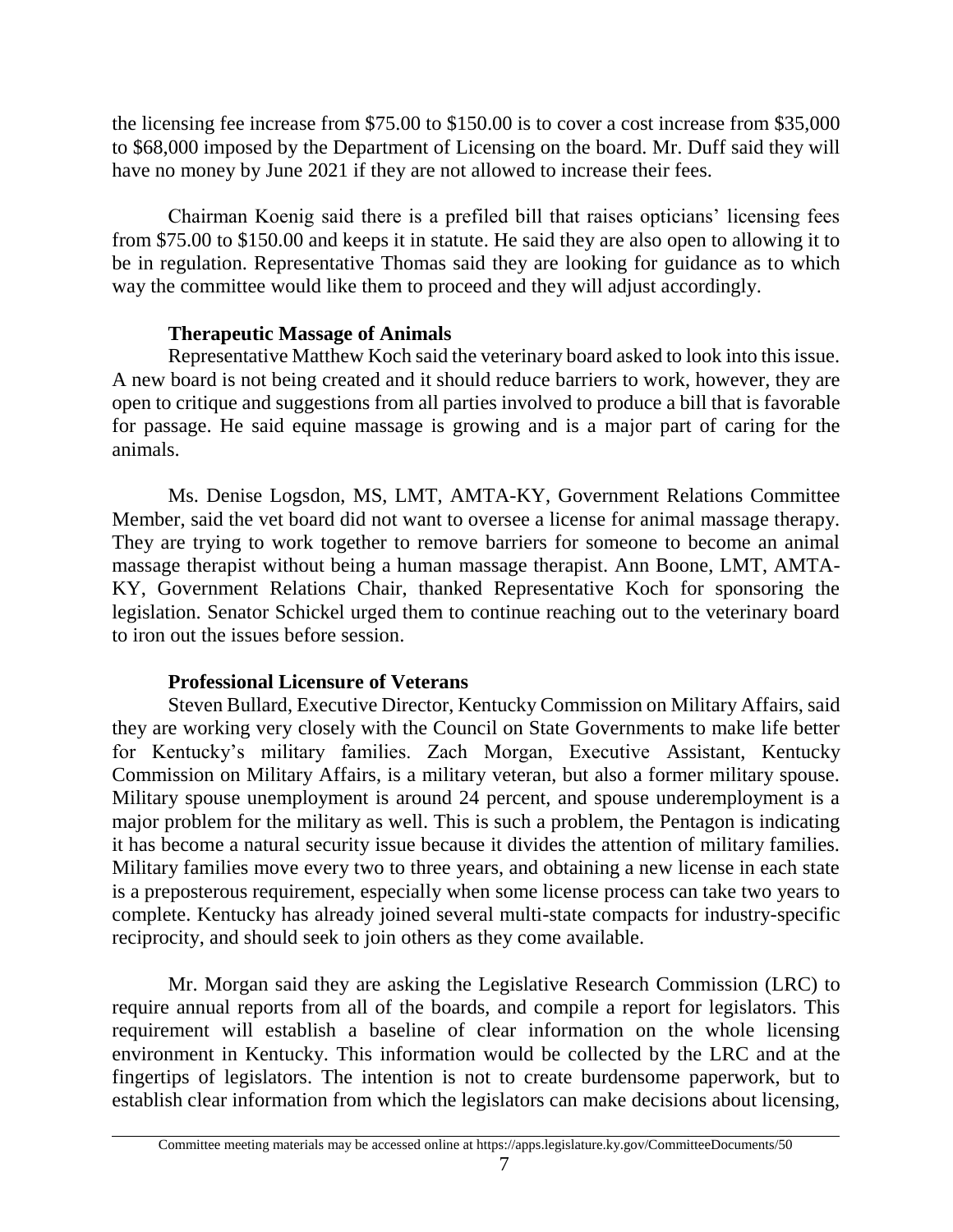and improve the process for military families. This follows a national trend of streamlining licensing processes. Currently, there is no centralized reporting of licensing approvals and/or disapprovals.

## **Retail Sales of Alcoholic Beverages**

Co-chair Schickel assumed the chair and Co-chair Adam Koenig testified in support of the bill. The bill supports parity among the alcohol industry. All of the affected stakeholders have been involved in meetings and they have taken into consideration input from all parties. He believes the bill will create a level playing field for the direct shipment of alcohol.

Chairman Koenig said the bill allows in-state license holders to provide alcohol directly to Kentucky consumers and out-of-state consumers. It requires licensure and carrier reporting, and requires compliance with all Kentucky substantive and tax laws and regulations, while maintaining the 3-tier system in Kentucky.

Chairman Koenig said the legislation creates parity and is based on consumer demand and modernization. It removes artificial barriers to competition and makes Kentucky competitive nationally. Other significant items include: allowing any license holder to ship alcohol to a consumer in or out-of-state; but only ship to territories where alcohol is lawful; ensures public protection by labeling the packages "ALCOHOL" and "21 YEARS OLD" and requires a signature upon delivery; requires the shipper to implement a system to verify ID and payment; requires all taxes and fees (state and local) to be collected and remitted to Department of Revenue; carrier reporting allows for proper regulatory enforcement and oversight; maintains limits on the amount of alcohol shipped; creates penalties for local jurisdictions which abuse the use of regulatory license fees; and allows retailers to purchase from other retailers on a limited basis.

Chairman Koenig said malt beverage manufacturers from another state may ship to Kentucky consumers, as this is already allowed for in wine and distilled spirits. It allows "dock sales" for malt beverages. Retailer may transport and purchase from the distributor's premises (currently allowed for distilled spirits and wine). The wholesaler must sell or offer reasonable service to authorized recipients during its normal business hours (matches existing rule for distributors of malt beverages), and allows distillers and malt beverages to ship (currently for small farm wineries).

Responding to a question from Senator Thayer, Christy Trout Van Tatenhove, Special Counsel, House Majority Speaker's Office, said that all groups, including retailers, were consulted, but no groups were asked for support as information is still being disseminated. All entities were provided with google docs and allowed for comments. Chairman Koenig has a list of all meeting attendees. Senator Thayer said the 3-tier system should be protected and enhanced in Kentucky. Chairman Koenig said it provides parity in that all stakeholders in the three tiers can ship alcohol. Co-chair Schickel said he disagrees

Committee meeting materials may be accessed online at https://apps.legislature.ky.gov/CommitteeDocuments/50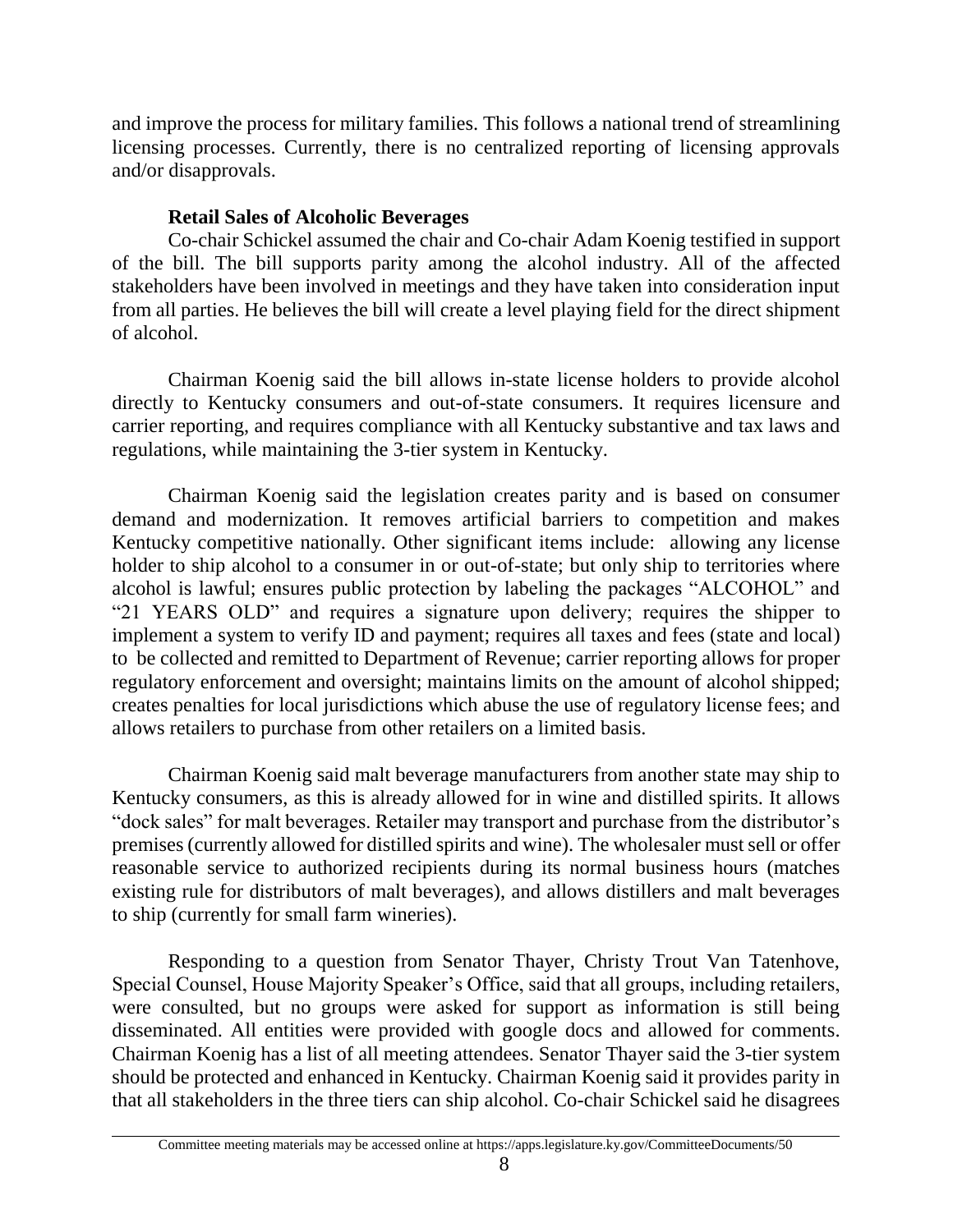that all alcohol is viewed in the same light. He does not feel wine and beer are considered the same as distilled spirits.

Responding to a question from Senator Buford, Ms. Van Tatenhove said an individual would not be able to pick up an order at a wholesaler as a consumer, however it could be delivered to the person. Currently, an individual cannot pick up the order at the wholesaler, but the retailer could pick up an order from the wholesaler. The retailer would have to have a licensed vehicle as no licensing laws have changed for retailers. She said there is technology available to keep shippers in compliance with tax laws and they will face penalties and/or removal if not in compliance with local laws. She said taxes are difficult as they are all different fees and vary across the state.

Responding to a question from Representative Burch, Chairman Koenig said the license fee to ship into Kentucky would be \$100, and there would be a percentage fee of the overall cost of every shipment made. Ms. Van Tatenhove said if an individual is already licensed in Kentucky, he or she will not have to pay anything additional to have the privilege to ship out-of-state and deliver in-state. She said someone has to physically sign for a delivery, they cannot leave packages behind at the home.

Responding to a question by Representative Miller, Ms. Van Tatenhove said there are limits on amounts that can be shipped to consumers and retailers. She said the intent of the bill was not to allow shipment to retailers in and out-of-state. Representative Miller said the bill might need some language tightened.

Responding to a question from Representative Wheatley, Ms. Van Tatenhove said the shipping permit is required of out-of-state suppliers. He said the language needs to be strengthened with shipping permits to make it clear that it is shipments coming into Kentucky and not other states.

Doug Gallenstein, Owner, Stadium Liquor, is against the legislation as written. As a retailer in Northern Kentucky, he said this bill hurts the retail industry as the wholesaler can ship directly to the consumer. Chairman Koenig said that is correct, and his customers can work with him to order. He can order it from the wholesale company for the consumer if he does not have the product. Mr. Gallenstein said this process will not work with rare bourbons.

Karen Thomas Lentz, Executive Director, Kentucky Association of Beverage Retailers, said the bill as written states wholesalers cannot refuse to sell a product to a consumer if they show up to buy it, and completely bypasses the need for retailers. She also said this legislation allows people to pay \$100 for the shipper's license to sell products, while retailers pay \$2,000 a year. She believes this cost difference is unfair to retailers. She also said there is a local fee that can be added of four to eight percent for establishments located in the community. The local retailers would be on the hook for paying that fee to

Committee meeting materials may be accessed online at https://apps.legislature.ky.gov/CommitteeDocuments/50